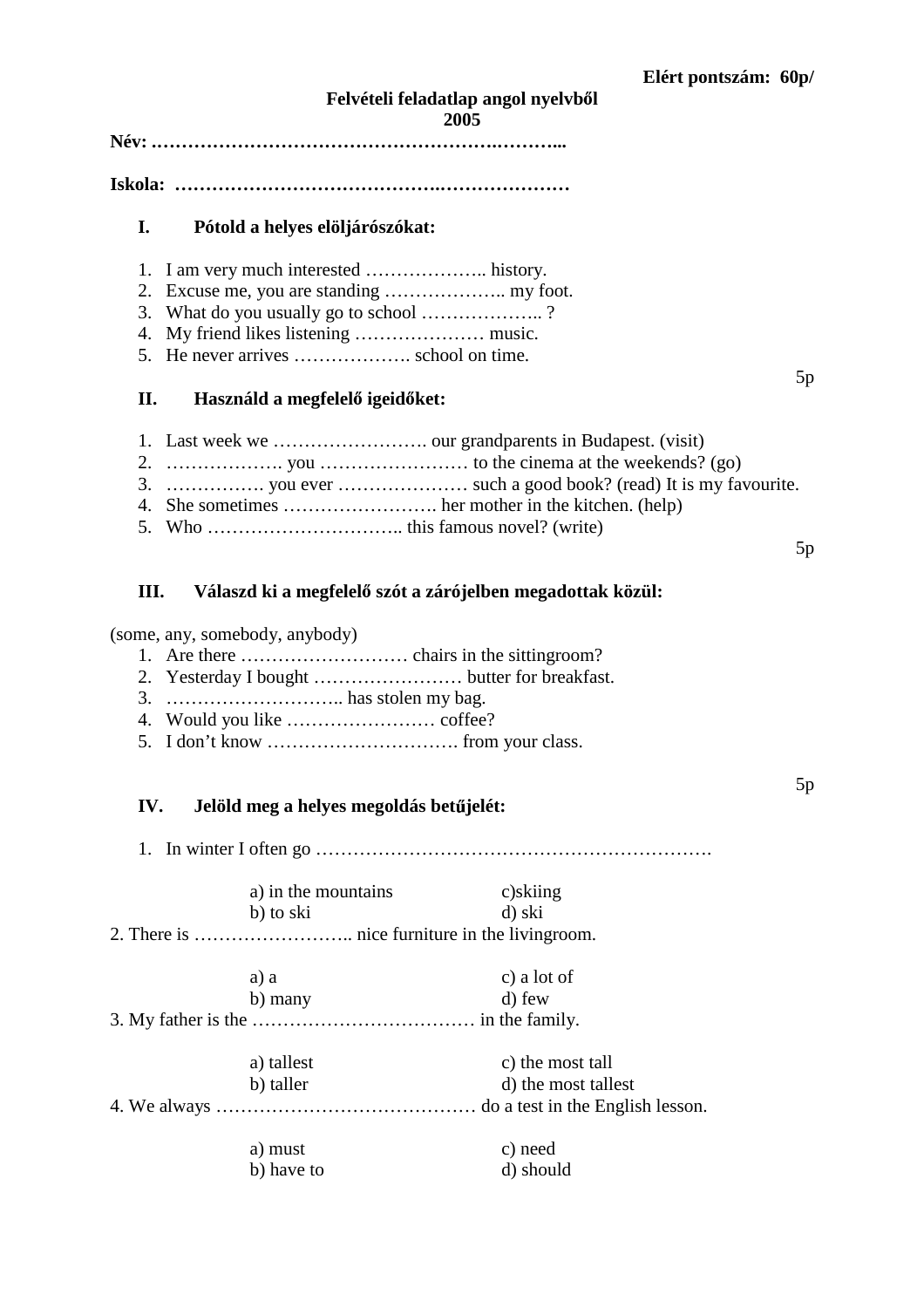5. ………………………….. believed what I said. a) Anybody c) Each b) Nobody d) Neither 6. Who ……………………………. the car you were sitting in? a) drove c) drives b) is driving d) has driven 7. Why ………………………… everybody angry with me? a) are c) does b) has d) is 8. My sister's daughter is my ……………………………… . a) cousin c) niece b) sister-in-law d) aunt 9. I haven't got a lot of money, but my friend has even ………………………. than me. a) the least c) many b) less d) as much as 10. I have seen this film ……………………………………….. . a) yesterday c) many times b) yet d) still 10p **V. Fordítsd le angolra:**  1. Még sohasem énekeltem az operaházban. .............................................................................................................................. 2. Évek óta ismerem ezt a híres sportembert. .............................................................................................................................. 3. Tegnap találkoztam utoljára a legjobb barátommal. .............................................................................................................................. 4. Kié az a szép kocsi? .............................................................................................................................. 5. Miért szeretsz Veszprémben lakni? .............................................................................................................................. 6. Hány ember fogja megnézni ezt a múzeumot a következő héten? .............................................................................................................................. 7. Nem tudom megjegyezni a nevét. .............................................................................................................................. 8. Hol dolgoztál tíz évvel ezelőtt? .............................................................................................................................. 9. Kérsz egy darab kenyeret? ..............................................................................................................................